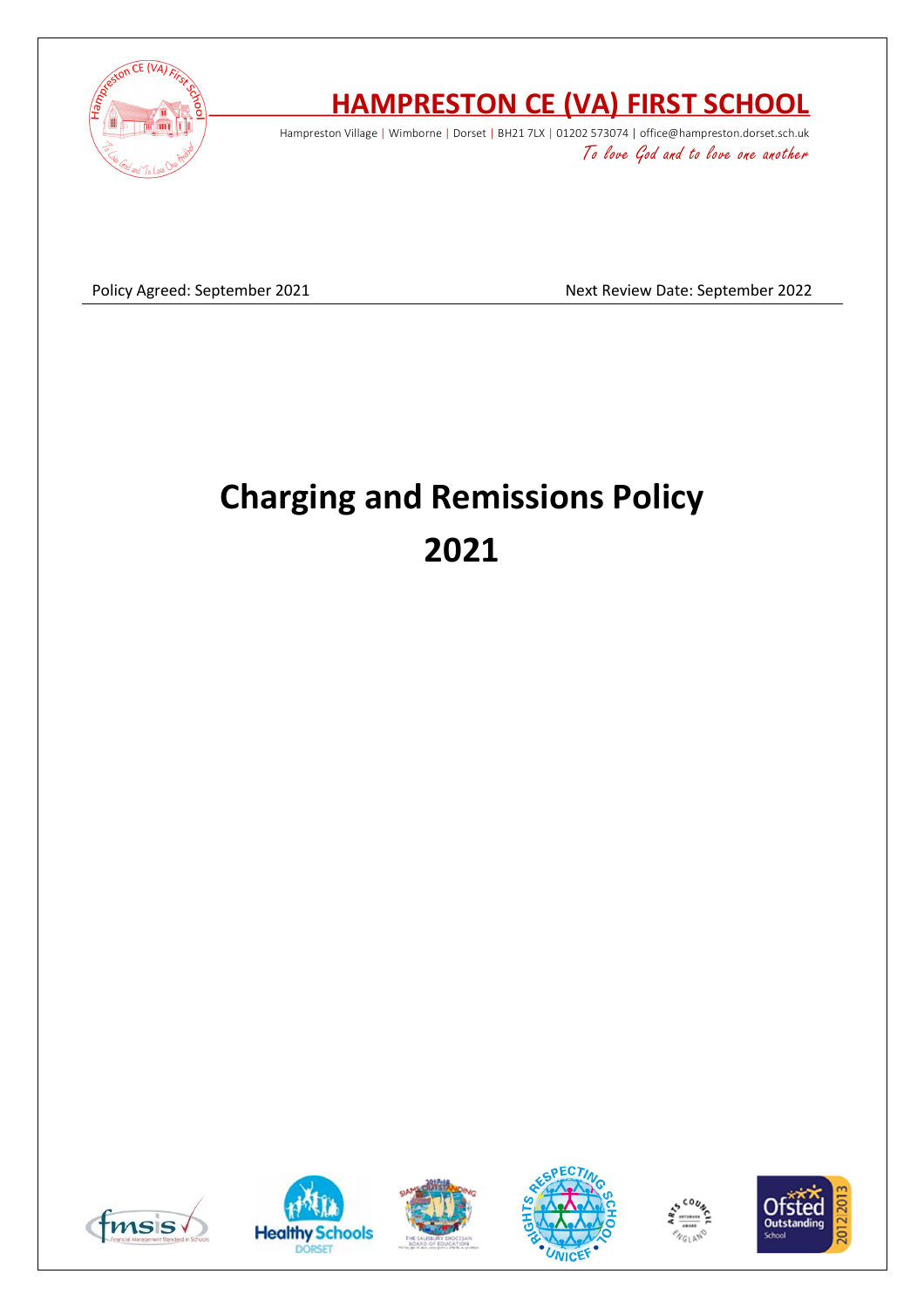#### **Introduction**

The Governing Body recognises the valuable contribution that the wide range of activities, including clubs, trips and residential experiences can make towards a child's personal and social education.

The Governing Body aims to promote and provide such activities both as part of a broad and balanced curriculum and as additional optional activities.

Hampreston CE (VA) First School's policy for charges meets the requirements of the Education Reform Act 1996, with reference to guidance on charging for school activities produced by the Fair Access Division, revised 2009 (appendix i) and revised guidance from the Department for Education, revised February 2011 (appendix ii).

The Governing Body of the School is responsible for determining the content of this policy and the Head Teacher for its implementation. Any determinations with respect to individual parents will be considered by the Head Teacher.

The aim of this policy is to set out what charges will be levied for activities, what remissions will be implemented and the circumstances under which voluntary contributions will be requested from parents. We feel that educational visits and extra-curricular activities are a very important part of our children's education and experience at Hampreston First School and that all children should have opportunities to benefit from them.

## **Pupil Premium Funding**

Pupil Premium is additional funding given to publicly funded schools to raise the attainment of disadvantaged pupils and close the gap between them and their peers. Eligibility for pupil premium funding is based on successful application to the local authority for free school meals which is based on financial circumstances. Should financial circumstances improve and the child is no longer eligible for free school meals, the funding remains in place for 6 years under the "Ever 6" scheme. Children who are subject to an adoption, residency or special guardianship order also attract pupil premium funding.

The Governing Body has agreed that pupil premium funding will be used to support the teaching and learning for all pupil premium children. However, for those families who are currently registered for Free School Meals due to their financial circumstances, additional financial assistance will be provided and the circumstance where this applies is outlined within this policy.

## **School Visits and Activities in School**

The educational value of all proposed activities and visits is carefully considered by staff. Voluntary contributions towards the cost of these activities and visits will be requested and these visits will only take place if sufficient contributions are received to cover the cost. If a trip goes ahead, pupils will never be treated differently whether or not their parents have made any contribution.

Pupil Premium families who are currently registered for Free School Meals due to their financial circumstances will automatically be exempt from making a contribution.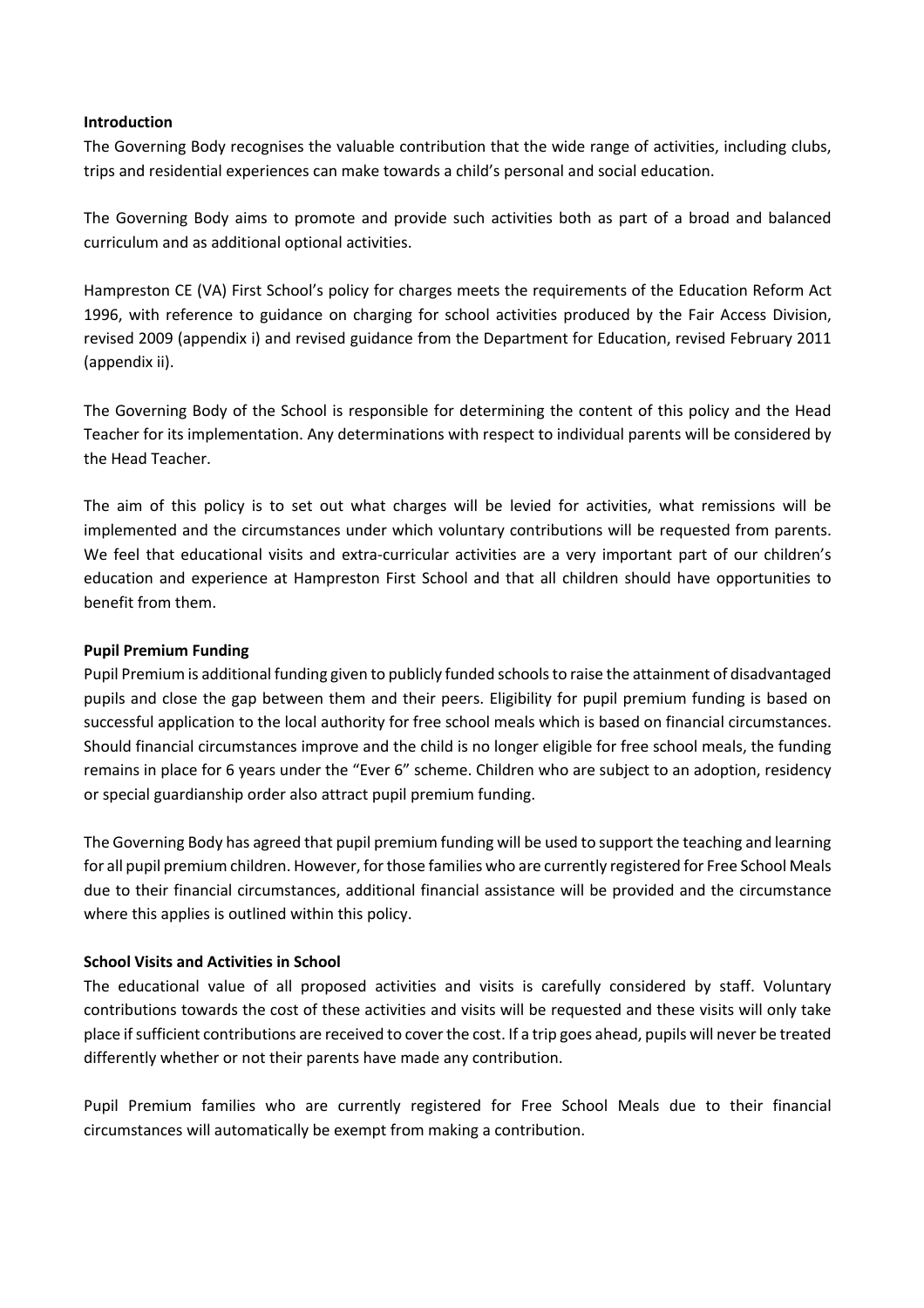#### **Residential Visits**

The school will make a charge for board and lodging which will not exceed the actual cost. A voluntary contribution will be requested for the cost of activities. Pupil Premium families who are currently registered for Free School Meals due to their financial circumstances will automatically be exempt from paying the cost of board and lodging.

#### **Curriculum**

A donation may be requested at times from parents to cover the cost of finished articles in Design Technology, cooking activities, etc. where the final product will be owned by the child. NO child will be left out from an activity during school hours because parents are unable or do not wish to make a contribution.

#### **Music Tuition**

Charges will be made by peripatetic music teachers for music tuition delivered during the school day that is outside the scope of normal classroom activities. It will be the parent's responsibility to arrange this tuition directly with the third-party music providers.

Peripatetic music lessons may be suitable for some children eligible for Pupil Premium, as stated on the individual Pupil Premium Plan. Where this is the case, Pupil Premium families who are currently registered for Free School Meals due to their financial circumstances will automatically be exempt from paying the cost of tuition.

#### **Activities out of School Hours**

Charges will be made by organisations that run out of school activities on the school site. Pupil Premium families who are currently registered for Free School Meals due to their financial circumstances will be exempt from paying charges for one out of school sporting activity held on the school's site per week. It will be the parent's responsibility to collect a voucher from the school office to present to the third party providers as evidence of their exemption and the provider will need to invoice the school directly for any charges.

#### **Arrangements for monitoring and evaluation**

The governing body will monitor the impact of this policy by receiving on an annual basis a financial report on those activities that resulted in charges being levied, the subsidies awarded (without giving names) and the source of those subsidies. It will seek to evaluate the impact of the school's extended services on those children most in need of additional support.

#### **Assistance for providing school clothing**

Assistance will be provided for Pupil Premium families who are currently registered for Free School Meals due to their financial circumstances. This will take the form of a school sweatshirt or cardigan provided through school uniform supplier. Assistance will be provided annually at the start of the Autumn Term. When a family in receipt of qualifying benefits joins the school at a point other than the start of the Autumn Term, the annual assistance may be provided at that point.

#### **Assistance for providing school equipment**

A book bag will be provided free of charge as pupils move into a new Key Stage (i.e. from Year 2 to Year 3) for Pupil Premium families who are currently registered for Free School Meals due to their financial